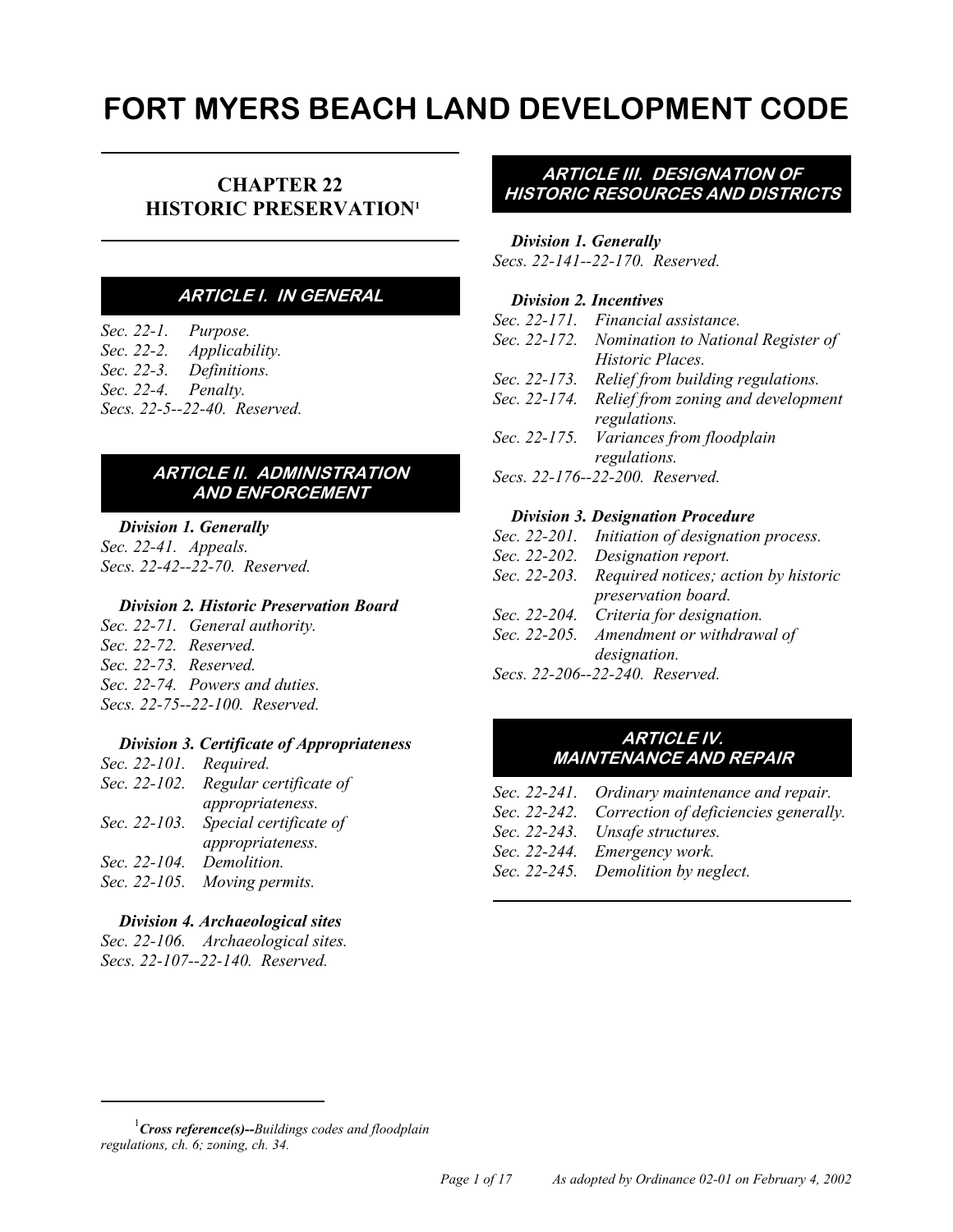## **ARTICLE I. IN GENERAL**

#### **Sec. 22-1. Purpose.**

The purpose of this chapter is to identify, evaluate, preserve, and protect historical and archaeological sites and districts, and to promote the cultural, health, moral, economic, educational, aesthetic, and general welfare of the public by:

- (1) Establishing a historic preservation board with the power and duty to review historic sites, areas, structures, and buildings for possible designation as historic resources.
- (2) Empowering the historic preservation board to determine the historical significance of a designated historic resource.
- (3) Protecting designated historic resources by requiring the issuance of certificates of appropriateness and certificates to dig before allowing alterations to those resources.
- (4) Encouraging historic preservation by creating programs of technical assistance and financial incentives for preservation practices.
- (5) Stabilizing and improving property values through the revitalization of older residential and commercial neighborhoods.
- (6) Enhancing the town's attraction to visitors and the ensuing positive impact on the economy as a result of historic preservation activities.
- (7) Creating and promoting cultural and educational programs aimed at fostering a better understanding of the community's heritage.
- (8) Promoting the sensitive use of historic and archaeological sites, resources, and districts for the education, pleasure, and welfare of the people of the town and county.
- (9) Implementing the historic preservation element of the Fort Myers Beach Comprehensive Plan.

#### **Sec. 22-2. Applicability.**

(a) This chapter shall govern and be applicable to all property located in the incorporated area of the town.

(b) Nothing contained in this chapter shall be deemed to supersede or conflict with applicable

building and zoning codes except as specifically provided in this chapter.

#### **Sec. 22-3. Definitions.**

The following words, terms and phrases, when used in this chapter, shall have the meanings ascribed to them in this section, except where the context clearly indicates a different meaning:

*Archaeological site* means an individual historic resource recognized for its prehistoric or historic artifacts and features.

*Archaeologist* means a person who is qualified under the professional standards of the Florida Archaeological Council or the Society of Professional Archaeologists to conduct archaeological surveys, assessments, or excavations, or is recognized as qualified to perform those tasks by the county.

*Area of archaeological sensitivity* means an area identified in the survey entitled "An Archaeological Site Inventory and Zone Management Plan For Lee County, Florida" (Piper Archaeological Research, Inc., 1987), as known or being likely to yield information on the history and prehistory of the town based on prehistoric settlement patterns and existing topographical features. Areas of archaeological sensitivity are divided into the following categories:

- (1) *Sensitivity Level 1:* Those areas containing known archaeological sites that are considered to be significant or potentially significant historic resources. These areas include sites listed on the National Register of Historic Places and those considered eligible or potentially eligible for listing on the National Register of Historic Places or local historic resource designation.
- (2) *Sensitivity Level 2:* Those areas containing known archaeological sites that have not been assessed for significance but are likely to conform to the criteria for local designation, or areas where there is a high likelihood that unrecorded sites of potential significance are present.

*Building* means any structure, either temporary or permanent, having a roof intended to be impervious to weather, and used or built for the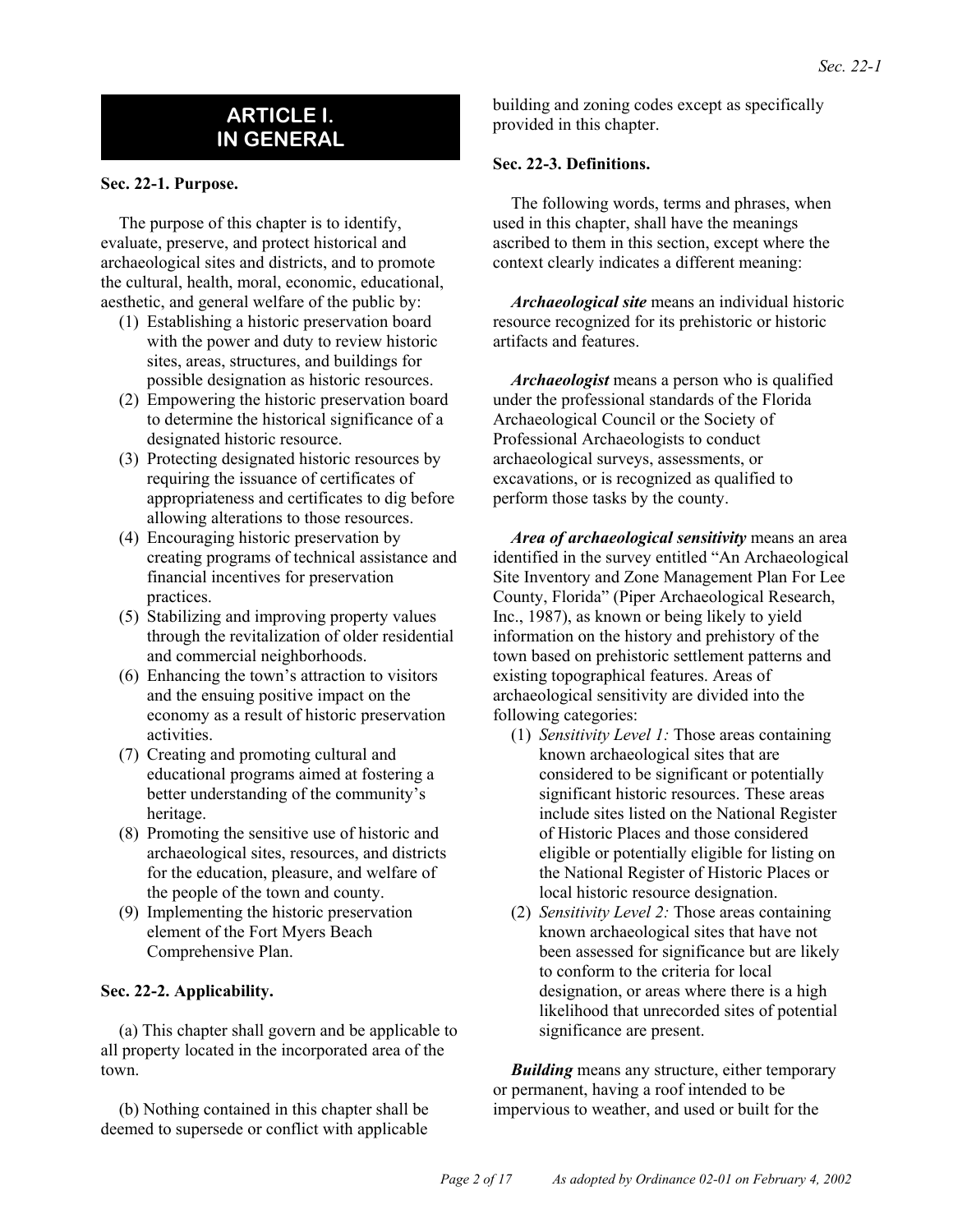shelter or enclosure of persons, animals, or property of any kind.

*Building official* means the same officer as appointed by the town manager through § 6-44.

*Certificate of appropriateness* means a written authorization by the director or the historic preservation board to the owners of a designated historic resource or any building, structure, or site within a designated historic district, allowing a proposed alteration, relocation, or the demolition of a building, structure, or site. Certificates of appropriateness are divided into the following two classes:

- (1) *Regular certificate of appropriateness* means a certificate of appropriateness issued by the director allowing minor activities which require the issuance of a building permit but which will result in little or no change in appearance.
- (2) *Special certificate of appropriateness* means a certificate of appropriateness issued directly by the historic preservation board and required for any proposed work that will result in alteration, demolition, relocation, reconstruction, new construction, or excavation, but which does not qualify for a regular certificate of appropriateness.

*Certificate to dig* means a certificate issued by the director or the historic preservation board authorizing certain clearing, digging, archaeological investigation, or archaeological development projects that may involve the exploration of established or suspected archaeological sites in areas of archaeological sensitivity level 1 or 2.

*Contributing property* means any building, structure, or site which contributes to the overall historic significance of a designated historic district and was present during the period of historic significance and possesses historic integrity reflecting the character of that time or is capable of yielding important information about the historically significant period, or which independently meets the criteria for designation as a historic resource.

*Demolition* means the complete removal of a building or structure, or portions thereof, from a site.

*Demolition by neglect* means the willful abandonment of a building or structure by the owner resulting in such a state of deterioration that its self-destruction is inevitable or where demolition of the building or structure to remove a health and safety hazard is a likely result.

*Designated* means that the town has established the historical, cultural, architectural, aesthetic, or archaeological significance of a specific historic resource or district in accordance with §§ 22-201–22-204 of this chapter.

*Designation report* means a written document indicating the basis for the findings of the historic preservation board concerning the proposed designation of a historic resource or district pursuant to this chapter.

*Director* means the person to whom the town manager has delegated the authority to administer this chapter, or that person's designee.

*Exterior* means all outside surfaces of a building or structure visible from a public right-of-way or the street easement of the building or structure.

*Guidelines* mean specific criteria set out in a designation report for a historic district that, if adopted by the historic preservation board, will be used to evaluate alterations, demolitions, relocations, excavations, and new construction within a historic district.

*Historic district* means a geographically definable area designated pursuant to this chapter possessing a significant concentration, linkage, or continuity of sites, buildings, structures, or objects united by past events or aesthetically by plan or physical development. A historic district may also be comprised of individual elements separated geographically but linked by association or history. A historic district may contain both contributing and noncontributing properties.

*Historic preservation board* or *board* means the local planning agency, a board of citizens appointed by the town council in accordance with ch. 34, article II, division 3 of this code, that will administer the provisions of this chapter in addition to its other duties.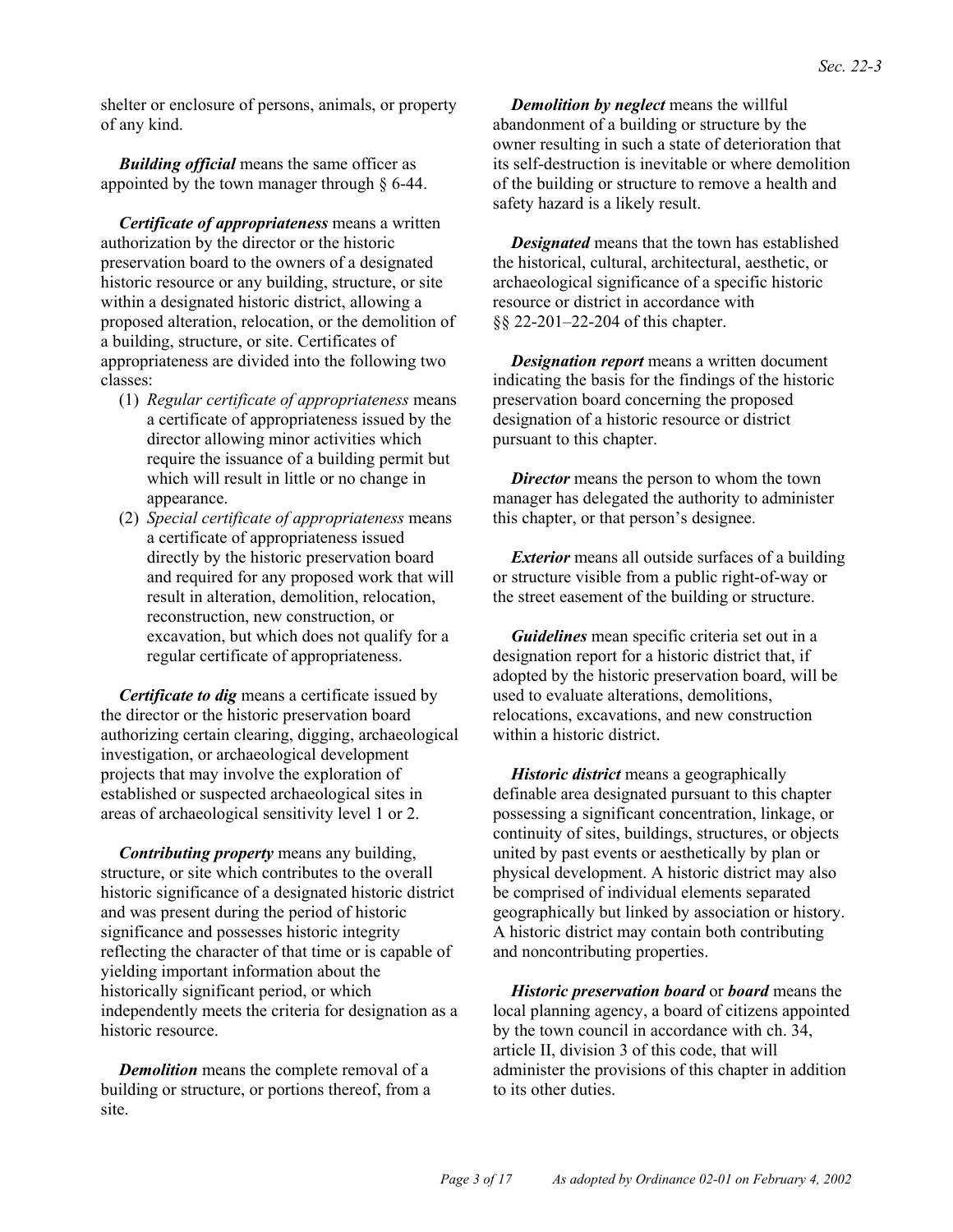*Historic resource* means any prehistoric or historic district, site, building, structure, object, or other real or personal property of historical, architectural or archaeological value. Historic resources may also include but are not limited to monuments, memorials, Indian habitations, ceremonial sites, abandoned settlements, sunken or abandoned ships, engineering works, or other objects with intrinsic historical or archaeological value, or any part thereof, relating to the history, government, or culture of the town, the county, the state or the United States. Significant historic resources may be "designated" by the town in accordance with §§ 22-201–22-204 of this chapter.

*Historic resource database* means the compilation of data gathered on historical and archaeological sites in the town, based on the findings of the surveys entitled "Historical and Architectural Survey, Lee County" (Florida Preservation Services 1986), "Historical Report and Survey Supplement for Lee County, Florida" (Janus Research 1992, and "An Archaeological Site Inventory and Zone Management Plan for Lee County, Florida" (Piper Archaeological Research 1987), and any subsequent historic or archaeological survey.

*National Register of Historic Places* means a federal listing maintained by the U.S. Department of the Interior of buildings, sites, structures, and districts that have attained a quality of significance as determined by the Historic Preservation Act of 1966 as amended, 16 USC 470, as such act may be amended, renumbered, or replaced, and its implementing regulation, 36 CFR 60, "National Register of Historic Places," as such regulations may be amended, renumbered, or replaced.

*Noncontributing property* means any building, structure or site which does not contribute to the overall historic significance of a designated historic district due to alterations, disturbances, or other changes and therefore no longer possesses historic integrity, or was not present during the period of historic significance or is incapable of yielding important information about that period.

*Ordinary maintenance and repairs* means work done to prevent deterioration, decay, or damage to a building or structure, or any part thereof, by restoring the building or structure as nearly as

practicable to its condition prior to such deterioration, decay, or damage.

*Owner* means those individuals, partnerships, corporations, or public agencies holding fee simple title to real property. The term "owner" does not include individuals, partnerships, corporations, or public agencies holding easements or less than a fee simple interest (including leaseholds) in real property.

*Structure* means that which is built or constructed. The term "structure" shall be construed as if followed by the words "or part thereof."

*Undue economic hardship* means an onerous and excessive financial burden that would be placed upon a property owner by the failure to issue a special certificate of appropriateness for demolition, thereby amounting to the taking of the owner's property without just compensation.

*Cross reference(s)--Definitions and rules of construction generally, § 1-2.*

#### **Sec. 22-4. Penalty.**

The director is authorized to pursue any one or combination of the enforcement mechanisms provided in this code (for example, § 1-5, or article V of ch. 2) for any violation of this chapter.

**Secs. 22-5--22-40. Reserved.**

## **ARTICLE II. ADMINISTRATION AND ENFORCEMENT**

#### **DIVISION 1. GENERALLY**

#### **Sec. 22-41. Appeals.**

(a) Any owner of a building, structure, or site affected by the operation of this chapter may appeal a decision of the historic preservation board by filing a written notice of appeal within 15 days of the date the written decision of the historic preservation board was rendered. The notice of appeal shall state the decision being appealed, the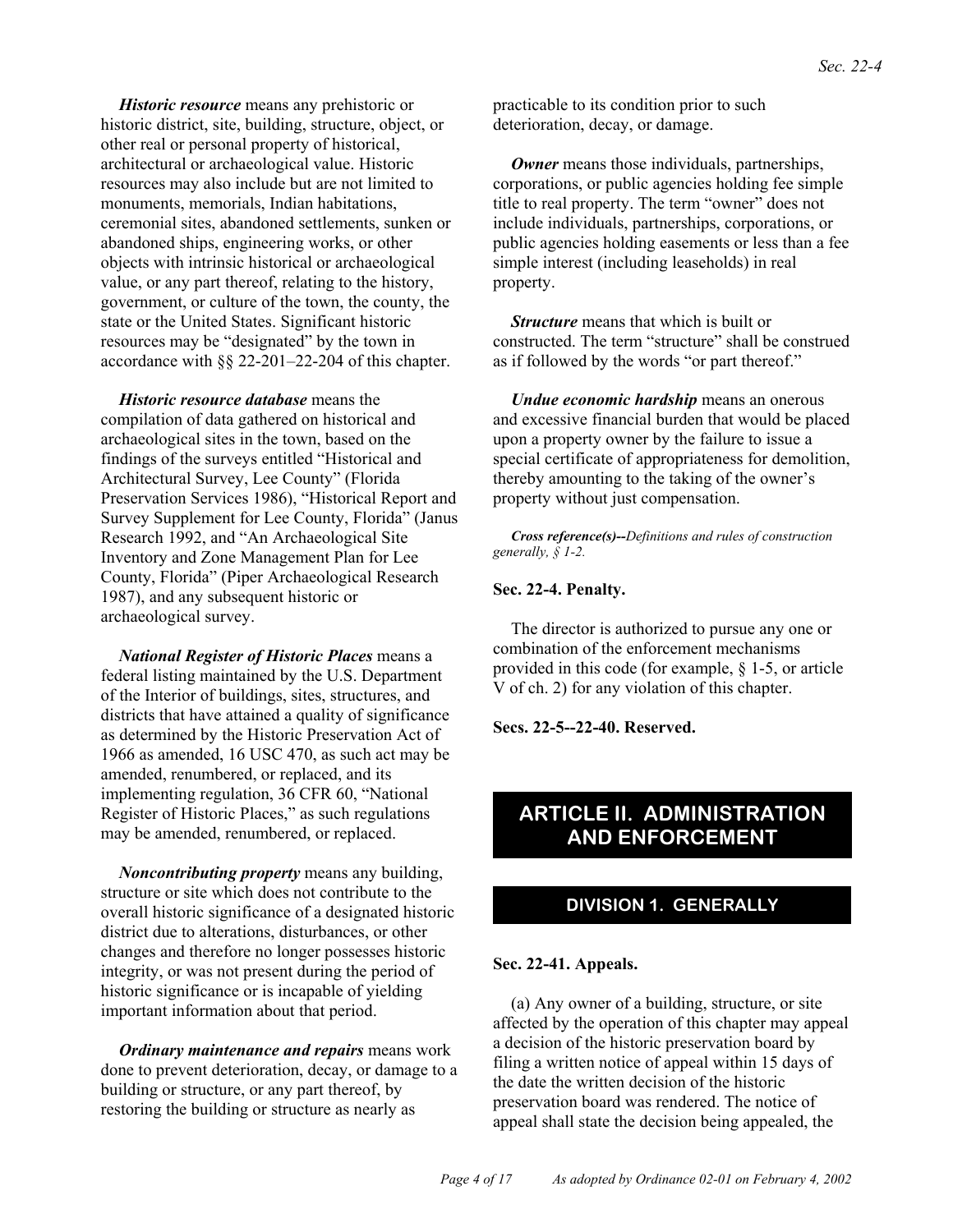grounds for the appeal, and a summary of the relief sought.

(b) Appeals shall be pursued using the procedure set forth in § 34-86 pertaining to appeals from administrative matters, except that the local planning agency shall not be required to hold a second public hearing to render a separate opinion from the decision it made while sitting as the historic preservation board.

**Secs. 22-42--22-70. Reserved.**

#### **DIVISION 2. HISTORIC PRESERVATION BOARD**

#### **Sec. 22-71. General authority.**

The local planning agency, as established through ch. 34, article II, division 3 of this code, shall serve as the historic preservation board for the Town of Fort Myers Beach. The historic preservation board is hereby vested with the power, authority, and jurisdiction to designate, regulate, and administer historical, cultural, archaeological, and architectural resources in the town, as prescribed by this chapter.

#### **Sec. 22-72. Reserved.**

#### **Sec. 22-73. Reserved.**

#### **Sec. 22-74. Powers and duties.**

The historic preservation board shall have the following powers and duties:

- (1) To propose rules and procedures to implement the provisions of this chapter to the town council.
- (2) To maintain and update the findings of the historical and archaeological surveys and validate those findings.
- (3) To evaluate the significance and eligibility of historic resources for designation pursuant to this chapter.
- (4) To designate eligible historic resources pursuant to this chapter.
- (5) To nominate historic resources to the National Register of Historic Places.
- (6) To approve, deny, or approve with conditions applications for special

certificates of appropriateness and certificates to dig applicable to historic resources designated pursuant to this chapter.

- (7) To issue certificates, place historical markers, and administer other programs aimed at the proper recognition of designated historic resources.
- (8) To advise the town council on all matters related to historic preservation policy, including use, administration, and maintenance of town-owned designated sites and districts.
- (9) To recommend zoning and building code amendments to the town council to assist in the preservation of designated historic resources or districts.
- (10) To review and make recommendations to the town council on proposed amendments to the comprehensive plan or this code that may affect designated historic resources and districts or buildings, structures, districts, or sites eligible for designation.
- (11) To propose and recommend to the town council financial and technical incentive programs to further the objectives of historic preservation.
- (12) To increase the awareness of historic preservation and its community benefits by promoting public education programs.
- (13) To record and maintain records of the actions and decisions of the historic preservation board.
- (14) To apply for, in the name of the town only, grant assistance from state, federal or private sources for the purpose of furthering the objectives of historic preservation.
- (15) To perform any other function or duty assigned to it by the town council.

**Secs. 22-75--22-100. Reserved.**

### **DIVISION 3. CERTIFICATE OF APPROPRIATENESS**

#### **Sec. 22-101. Required.**

(a) No building, moving or demolition permit shall be issued for a designated historic resource, or a building, structure, or site which is part of a designated historic or archaeological district, until a certificate of appropriateness has been issued.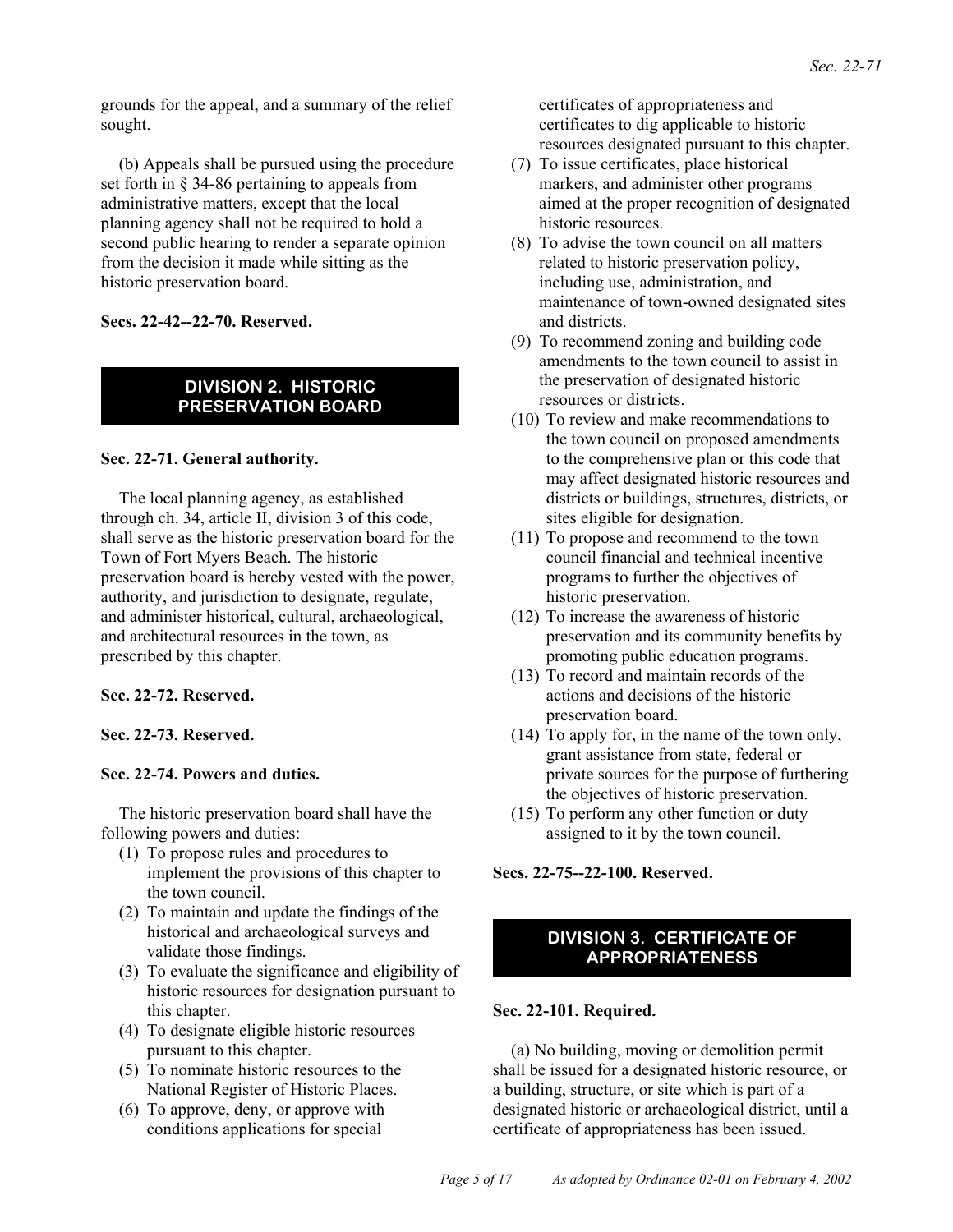(b) The criteria for issuance of a certificate of appropriateness (regular or special) shall be:

- (1) *For designated historic resources and contributing properties in a historic district:*
	- a. The U.S. Secretary of the Interior's *Standards for Rehabilitation*, 36 CFR 67.7 (1990), as such standards may be amended, renumbered, or replaced, which are hereby adopted by reference as though set forth fully in this article. Guidance in interpreting the *Standards for Rehabilitation* may be found in the rehabilitation chapter of *The Secretary of the Interior's Standards for the Treatment of Historic Properties, With Guidelines for Preserving, Rehabilitating, Restoring & Reconstructing Historic Buildings*, published by the Department of the Interior's National Park Service in 1995; and
	- b. The specific guidelines, if any, set out in the resolution designating the historic district where the property is located.
- (2) *For noncontributing properties in a historic district:* The specific guidelines, if any, set out for noncontributing properties in the resolution designating the historic district where the property is located.

#### **Sec. 22-102. Regular certificate of appropriateness.**

(a) A regular certificate of appropriateness shall be required for work requiring a building permit and classified as ordinary maintenance and repair by this chapter, or for any work that will result, to the satisfaction of the director, in the close resemblance in appearance of the building, architectural feature, or landscape feature to its appearance when it was built or was likely to have been built, or to its appearance as it presently exists so long as the present appearance is appropriate to the style and materials.

(b) The director shall, within five working days from the date a complete application has been filed, approve, deny, or approve with conditions an application for a regular certificate of appropriateness presented by the owner of a designated historic resource or a property within a designated historic district. The findings of the director shall be mailed by certified mail, return

receipt requested, to the applicant within two working days of the decision, accompanied by a statement explaining the decision. The applicant shall have an opportunity to appeal the director's decision by applying for a special certificate of appropriateness within 30 calendar days of the date the decision is issued.

#### **Sec. 22-103. Special certificate of appropriateness.**

- (a) *Required.*
- (1) A special certificate of appropriateness shall be issued by the historic preservation board prior to initiation of any work involving alteration, demolition, relocation, reconstruction, excavation, or new construction which will result in a change to the original appearance of a designated historic resource or a contributing property within a designated historic district.
- (2) A special certificate of appropriateness is also required prior to any new construction, reconstruction, or alteration of a noncontributing property within a designated historic district, except where the director has issued a regular certificate of appropriateness for minor activities that will result in little or no change in appearance.
- (3) A special certificate of appropriateness may also be issued to reverse or modify the director's decision regarding an application for a regular certificate of appropriateness or a conditional certificate to dig.

(b) *Application.* An applicant for a special certificate of appropriateness shall submit an application to the director accompanied by full plans and specifications, a site plan, and, in the case of sites involving buildings or structures, samples of materials as deemed appropriate by the historic preservation board to fully describe the proposed appearance, color, texture, materials, or design of the building or structure and any outbuilding, wall, courtyard, fence, landscape feature, paving, signage, or exterior lighting. The applicant shall provide adequate information to enable the historic preservation board to visualize the effect of the proposed action on the historic resource and on adjacent buildings and streetscapes within a historic district.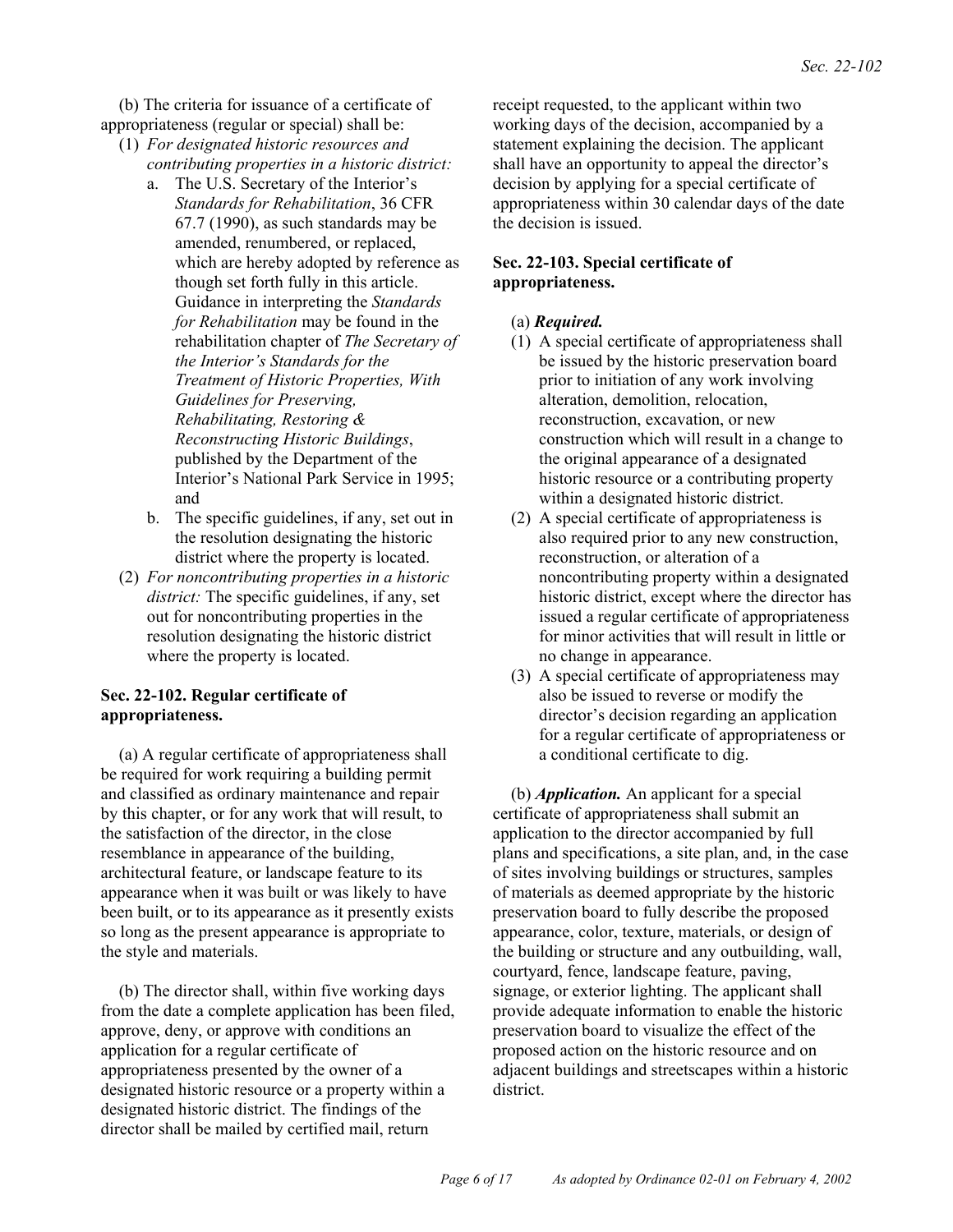(c) *Public hearing.* The historic preservation board shall hold a public hearing upon an application for a special certificate of appropriateness affecting designated historic resources or districts. Notice of the public hearing shall be given to the property owners by certified mail, return receipt requested, and to other interested parties by an advertisement in a newspaper of general circulation at least five calendar days but no sooner than 20 calendar days prior to the date of hearing.

(d) *Action of historic preservation board.* The historic preservation board shall meet and act upon an application for a special certificate of appropriateness on or within 70 calendar days from the date the application and materials adequately describing the proposed action are received. The historic preservation board shall approve, deny, or approve the special certificate of appropriateness with conditions, or suspend action on the application for a period not to exceed 35 calendar days in order to seek technical advice from outside sources or to meet further with the applicant to revise or modify the application. Failure of the historic preservation board to act upon an application on or within 70 calendar days (if no additional information is required) or 105 calendar days (if additional information is required by the historic preservation board) from the date the application was received shall result in the immediate issuance of the special certificate of appropriateness applied for, without further action by the historic preservation board.

(e) *Notice of decision.* All decisions of the historic preservation board shall be in writing and shall include findings of fact. Evidence of approval of the application shall be by the special certificate of appropriateness issued by the historic preservation board or the director on the boards's behalf. Notice of a decision shall be given to the applicant and to the building official, the director and any other appropriate public agency, as determined by the historic preservation board. When an application is denied, the notice of the historic preservation board shall provide an adequate written explanation of its decision to deny the application. The director shall keep a record of the historic preservation board's actions under this chapter.

#### **Sec. 22-104. Demolition.**

(a) Demolition of a designated historic resource or a contributing property within a designated historic district may only occur pursuant to an order of a governmental body or board or an order of a court of competent jurisdiction and pursuant to approval of an application by the owner for a special certificate of appropriateness for demolition.

(b) Governmental agencies having the authority to demolish unsafe structures shall receive notice of the designation of historic resources and districts pursuant to article III of this chapter. The historic preservation board shall be deemed an interested party and shall be entitled to receive notice of any public hearings conducted by such agencies regarding demolition of any designated historic resource or contributing property to a designated historic district. The historic preservation board may make recommendations and suggestions to the governmental agency and the owner relative to the feasibility of and the public interest in preserving the designated resource.

(c) No permit for voluntary demolition of a designated historic resource or contributing site within a historic district shall be issued to the owner thereof until an application for a special certificate of appropriateness has been submitted to the historic preservation board and approved pursuant to the procedures in this article. The historic preservation board shall approve, deny, or approve with conditions the application for a special certificate of appropriateness for demolition. Refusal by the historic preservation board to grant a special certificate of appropriateness for demolition shall be evidenced by a written order detailing the public interest which is sought to be preserved. The historic preservation board may grant a special certificate of appropriateness for demolition which may provide for a delayed effective date of six months to allow the historic preservation board to seek possible alternatives to demolition. During the demolition delay period the historic preservation board may take such steps as it deems necessary to preserve the structure concerned, in accordance with the purpose of this chapter. Such steps may include but shall not be limited to consultation with civic groups, public agencies, and interested citizens, recommendations for acquisition of property by public or private bodies or agencies,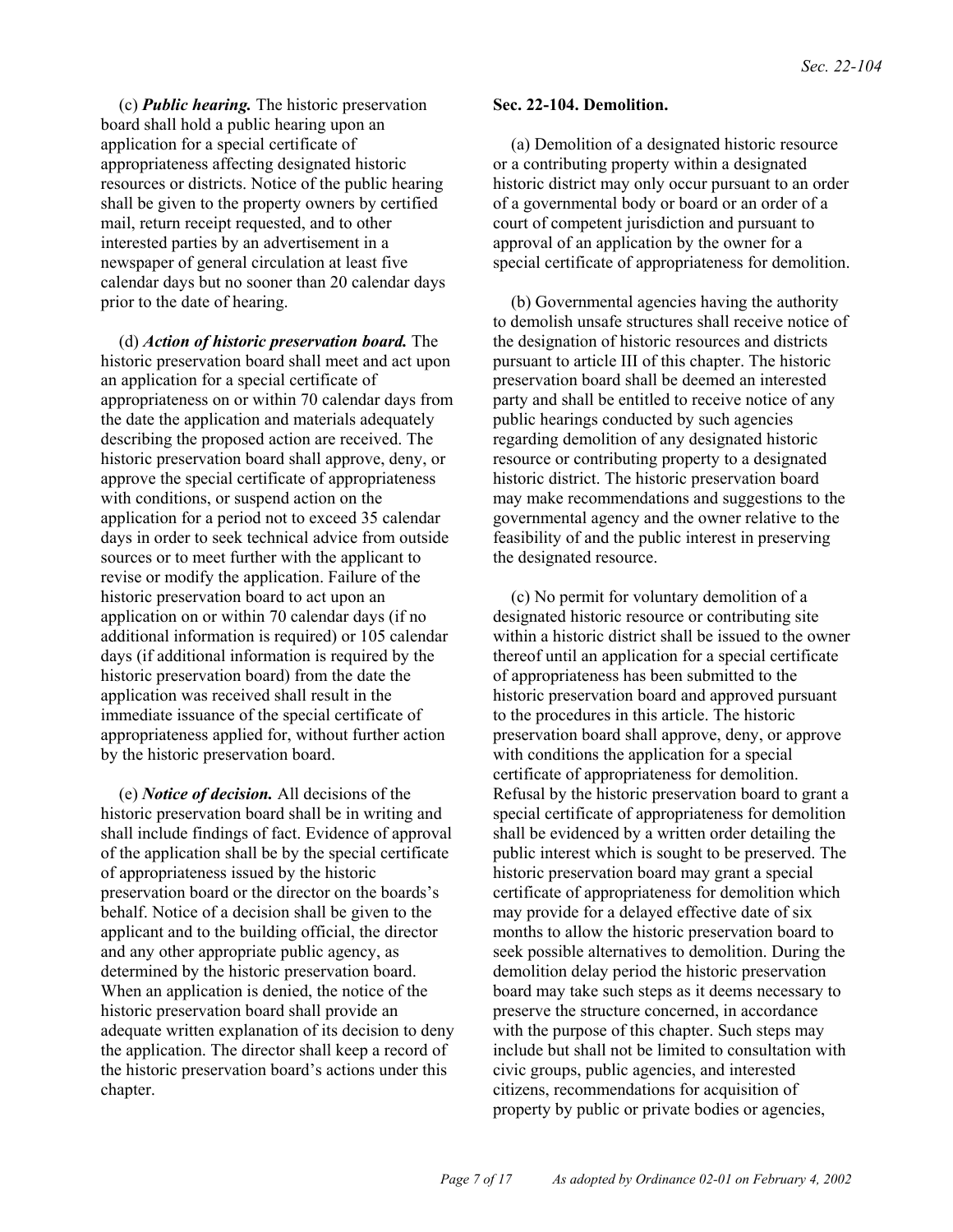and exploration of the possibility of moving the building or other feature.

(d) The historic preservation board shall consider the following criteria in evaluating applications for certificates of appropriateness for demolition of designated historic resources or contributing properties within a designated historic district:

- (1) Is the building or structure of such interest or quality that it would reasonably meet national, state, or local criteria for additional designation as a historic or architectural landmark?
- (2) Is the building or structure of such design, craftsmanship, or material that it could be reproduced only with great difficulty or expense?
- (3) Is the building or structure one of the last remaining examples of its kind in the neighborhood, the town, the county, or the region?
- (4) Does the building or structure contribute significantly to the historic character of a designated historic district?
- (5) Would retention of the building or structure promote the general welfare of the town by providing an opportunity for the study of local history or prehistory, architecture, and design, or by developing an understanding of the importance and value of a particular culture and heritage?
- (6) Are there definite plans for reuse of the property if the proposed demolition is carried out, and what will be the effect of those plans on the character of the surrounding area?
- (7) Has demolition of the designated building or structure been ordered by the appropriate public agency due to unsafe conditions?

(e) Unless demolition has been ordered by a court of competent jurisdiction or another governmental body, a special certificate of appropriateness for demolition of a designated building or structure shall not be issued until there are definite plans for reuse of the property and a building permit or development order for the new construction has been applied for.

(f) If an undue economic hardship is claimed by the property owner as a result of the denial of a special certificate of appropriateness for demolition, the historic preservation board shall have the power to vary or modify adherence to its original decision

no later than 35 calendar days from the date the original decision is issued. Any variance or modification of a prior order shall be based upon sufficient evidence submitted by the owner and a subsequent finding by the historic preservation board that retention of the building or structure would deny the owner of all economically viable use of the property, thus creating an undue economic hardship. The owner may present the following evidence as grounds for such a finding:

- (1) For all property, the owner may present:
	- a. The amount paid for the property, the date of purchase, and the party from whom purchased;
	- b. The assessed value of the land and improvements thereon according to the two most recent property tax assessments;
	- c. The amount of real estate taxes for the previous two years;
	- d. The annual debt service, if any, for the previous two years;
	- e. All appraisals obtained within the previous two years by the owner or applicant in connection with the purchase, financing, or ownership of the property;
	- f. Any listings of the property for sale or lease, the price asked, and offers received, if any; and
	- g. Any profitable adaptive uses for the property which have been considered by the owner.
- (2) In addition to the items set forth in subsection  $(f)(1)$  of this section, the owner may present, for income-producing property:
	- a. The annual gross income from the property for the previous two years;
	- b. Itemized operating and maintenance expenses for the previous two years; and
	- c. The annual cash flow, if any, for the previous two years.

#### **Sec. 22-105. Moving permits.**

The historic preservation board shall consider the following criteria for applications for special certificates of appropriateness for the moving of all historic resources and contributing properties located within a designated historic district:

(1) The historic character and aesthetic interest the building or structure contributes to its present setting.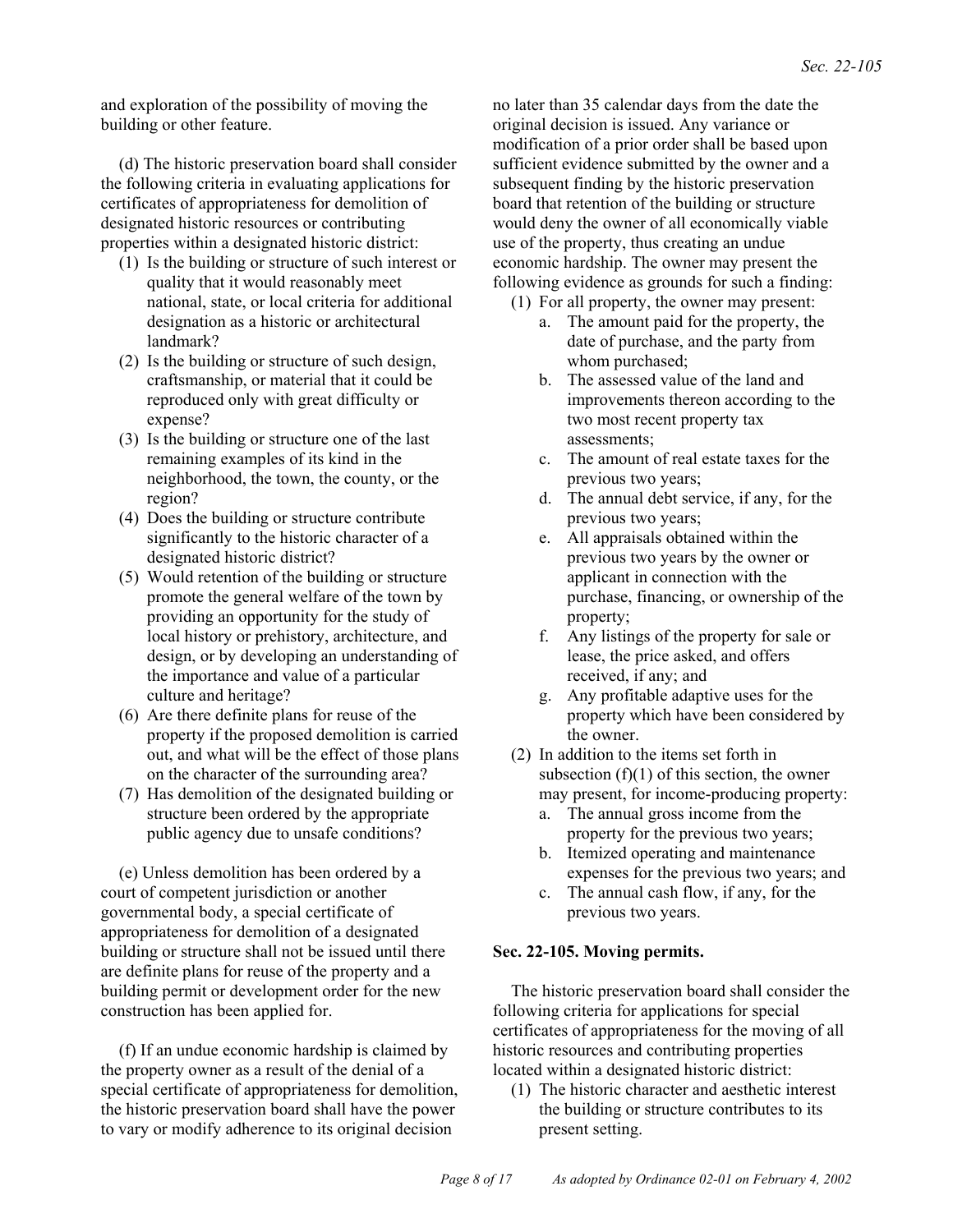- (2) The reasons for the proposed move.
- (3) The proposed new setting and the general environment of the proposed new setting.
- (4) Whether the building or structure can be moved without significant damage to its physical integrity.
- (5) Whether the proposed relocation site is compatible with the historical and architectural character of the building or structure.
- (6) When applicable, the effect of the move on the distinctive historical and visual character of a designated historic district.

## **DIVISION 4. ARCHAEOLOGICAL SITES**

#### **Sec. 22-106. Archaeological sites.**

(a) *Identification.* The survey entitled "An Archaeological Site Inventory and Zone Management Plan for Lee County, Florida" (Piper Archaeological Research, Inc., 1987) was the basis for Figure 22-1, which shall be used:

- (1) to identify areas of archaeological sensitivity levels 1 and 2, for which certificates to dig must be obtained (see  $\S$  22-106(c)); and
- (2) as the initial database when considering the formal designation of areas of archaeological sensitivity level 1 as historic resources pursuant to §§ 22-201–22-204.



*Figure 22-1 – Archaeological Sensitivity Areas, Levels 1 and 2*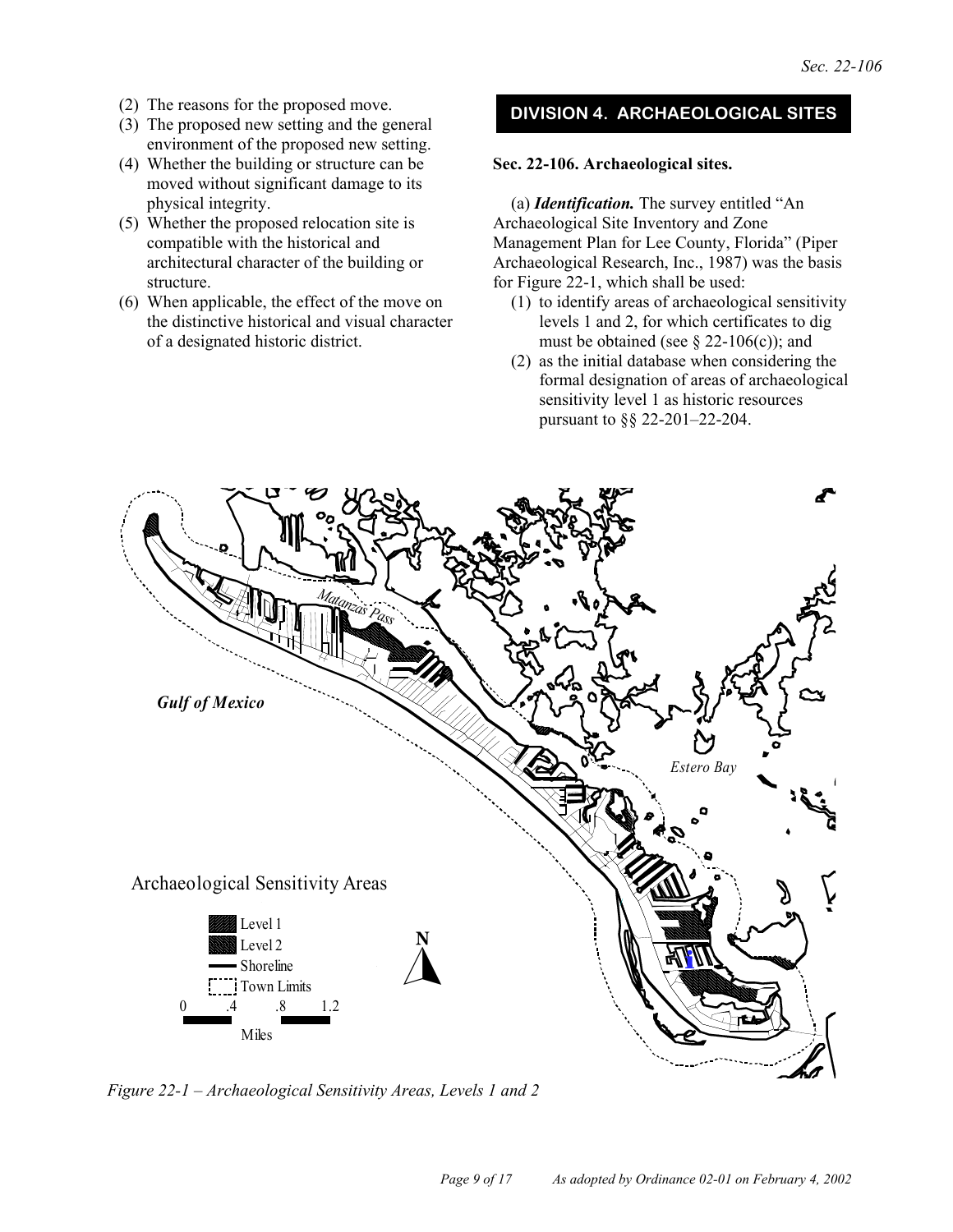(b) *Certificate of appropriateness.* A certificate of appropriateness shall be required prior to the issuance of a development order or building permit for activity within an archaeological site that has been designated as a historic resource pursuant to §§ 22-201–22-204.

- (1) An application for a certificate of appropriateness in accordance with §§ 22-101–22-105 shall be accompanied by full plans and specifications indicating areas of work that might affect the surface and subsurface of the archaeological site or sites.
- (2) In reviewing the application for a special certificate of appropriateness for a designated archaeological site, the historic preservation board may also require any or all of the following:
	- a. Scientific excavation and evaluation of the site by an archaeologist at the owner's expense.
	- b. An archaeological survey, conducted by an archaeologist, containing an analysis of the impact of the proposed activity on the archaeological site.
	- c. Proposal for mitigation measures.
	- d. Protection or preservation of all or part of the designated archaeological site for green space, in exchange for incentives as provided in article III, division 2, of this chapter.

(c) *Certificate to dig.* A certificate to dig shall be required prior to or in conjunction with the issuance of a development order or building permit for activity within any area of archaeological sensitivity levels 1 and 2 that may involve new construction, filling, digging, removal of trees, or any other activity that may alter or reveal an interred archaeological site.

- (1) If submerged or wetland areas, such as ponds, sloughs, or swamps, are also to be damaged by development or by dredge and fill activities, these shall also be assessed for their potential to contain significant archaeological sites.
- (2) The purpose of a certificate to dig shall be to allow sufficient time to conduct any necessary investigations, including the location, evaluation, and protection of significant archaeological sites in areas suspected of having such archaeological sites.
- (3) The director shall, within 15 calendar days of receipt of a complete application for a

certificate to dig, approve the application for a certificate to dig, or approve the certificate to dig subject to specified conditions, including but not limited to a delay not to exceed 60 days to allow any necessary site excavation or additional archaeological assessment prior to commencement of the proposed construction activity. The director's decision shall be based on the application and any other guidelines which the historic preservation board may establish. If the approved certificate to dig requires archaeological excavation, the certificate shall specify a period of time during which excavation shall occur, not to exceed 60 days unless the owner agrees to an extension. The owner shall have an archaeologist conduct excavations as necessary during this period. The certificate to dig and any findings shall be mailed to the applicant by certified mail, return receipt requested, within seven calendar days of its review and approval.

- (4) The applicant shall have the opportunity to appeal any conditions attached to a certificate to dig by applying for a special certificate of appropriateness within 30 calendar days of the date the conditional certificate to dig is issued. The historic preservation board shall convene no later than 50 calendar days after the date a completed application for a special certificate of appropriateness is filed. Approved certificates to dig shall contain an effective date not to exceed 60 calendar days, at which time the proposed activity may begin, unless the archaeological excavation should uncover evidence of such significance that it warrants designation of the archaeological site as a historic resource pursuant to §§ 22-201–22-204.
- (5) All work performed pursuant to the issuance of a certificate to dig shall conform to the requirements of such certificate. It shall be the duty of the director to inspect work for compliance with such certificate. In the event of noncompliance, the director or the building official shall have the power to issue a stop work order and all work shall cease.

(d) *Human burials.* To knowingly disturb human burial remains is a third degree felony in the state, pursuant to F.S. ch. 872, pertaining to offenses concerning dead bodies and graves. The law includes prehistoric as well as historic period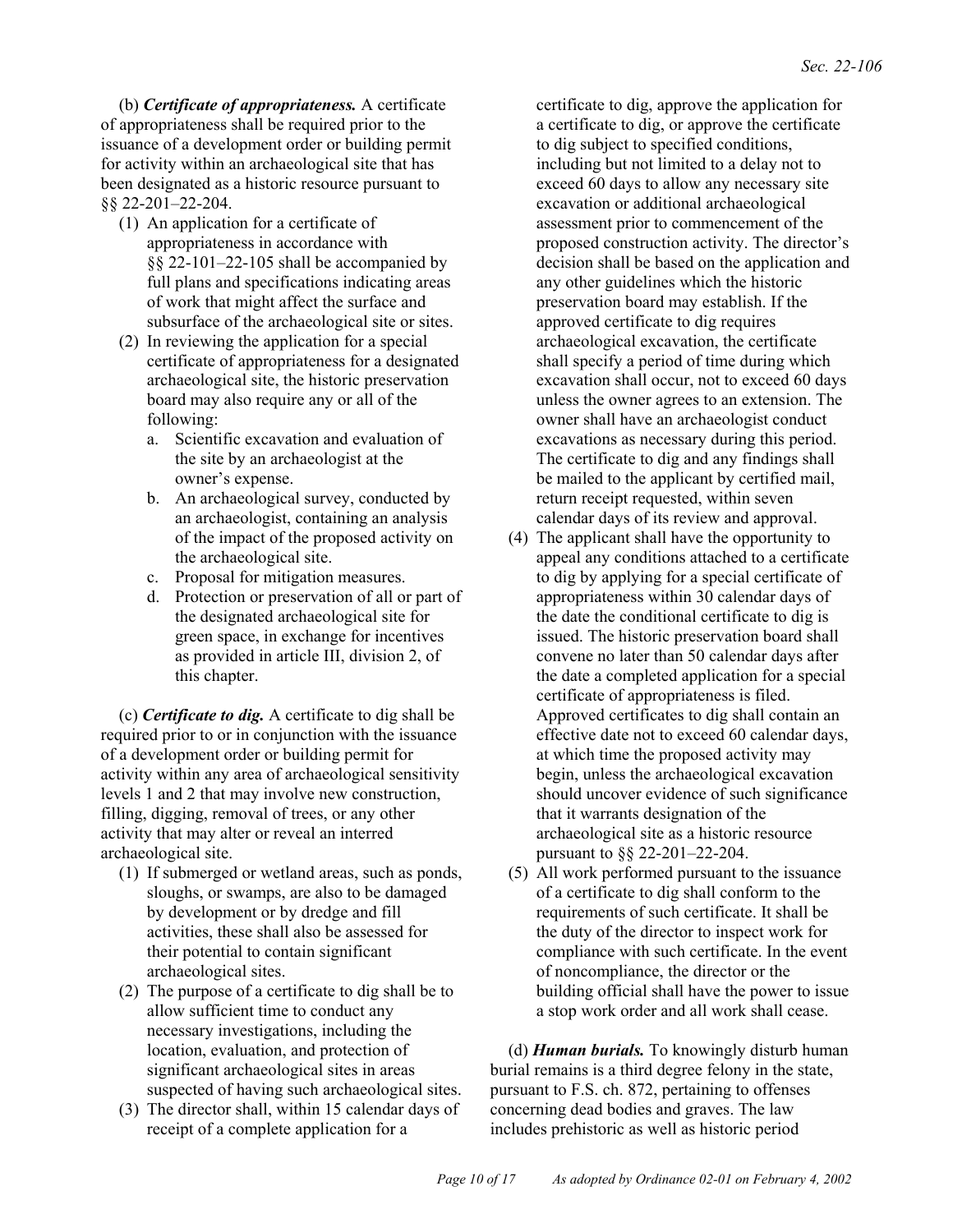interments, and aboriginal burial mounds or cemeteries as well as historic period cemeteries. Procedures for dealing with the accidental discovery of unmarked human burials are outlined in F.S. ch. 872.

- (1) If unmarked human burials are suspected or known in an area under consideration for any certificate of appropriateness or certificate to dig, the area shall be surveyed by a professional archaeologist to locate such remains.
- (2) Procedures for dealing with human remains shall be carried out according to F.S. ch. 872. Any located human interments should be preserved in place if at all possible. If it is necessary to excavate or otherwise move the remains, every effort shall be made to identify and contact persons who may have a direct kinship, tribal, community, or ethnic relationship with the deceased in order to arrange for their appropriate reinterment or disposition.

#### **Secs. 22-107--22-140. Reserved.**

## **ARTICLE III. DESIGNATION OF HISTORIC RESOURCES AND DISTRICTS**

## **DIVISION 1. GENERALLY**

**Secs. 22-141--22-170. Reserved.**

## **DIVISION 2. INCENTIVES**

#### **Sec. 22-171. Financial assistance.**

All properties designated as historic resources or as a contributing property to a designated historic district shall be eligible for any financial assistance set aside for historic preservation projects by the town, the county, the state, or the federal government, provided they meet any additional requirements of those financial assistance programs.

#### **Sec. 22-172. Nomination to National Register of Historic Places.**

The historic preservation board shall encourage and assist in the nomination of eligible properties to the National Register of Historic Places in order to make available to those property owners the investment tax credits for certified rehabilitations pursuant to the Tax Reform Act of 1986 and any other programs offered through the National Register of Historic Places.

#### **Sec. 22-173. Relief from building regulations.**

Designated historic resources and any property in a designated historic district may be eligible for administrative variances or other forms of relief from applicable building codes as follows: Repairs, alterations, and additions necessary for the preservation, restoration, rehabilitation, or continued use of a building or structure may be made without conformance to the technical requirements of the Standard Building Code when the proposed work has been approved by a regular or special certificate of appropriateness and also by the building official, pursuant to the authority granted to the building official by other ordinances or statutes, provided that:

- (1) The restored building will be no more hazardous based on considerations of life, fire, sanitation, and safety than it was in its original condition.
- (2) Plans and specifications are sealed by a Florida registered architect or engineer, if required by the building official.
- (3) The building official has required the minimum necessary corrections to be made before use and occupancy which will be in the public interest of health, safety, and welfare.

*Cross reference–Building codes, ch. 6, article II, divisions 3 and 4; floodplain regulations, ch. 6, article IV.*

#### **Sec. 22-174. Relief from zoning and development regulations.**

The director may, by written administrative decision, approve any relief request for designated historic resources or any property in a designated historic district for matters involving setbacks, lot width, depth, area requirements, height limitations, open space requirements, parking requirements, and other similar relief from this code not related to a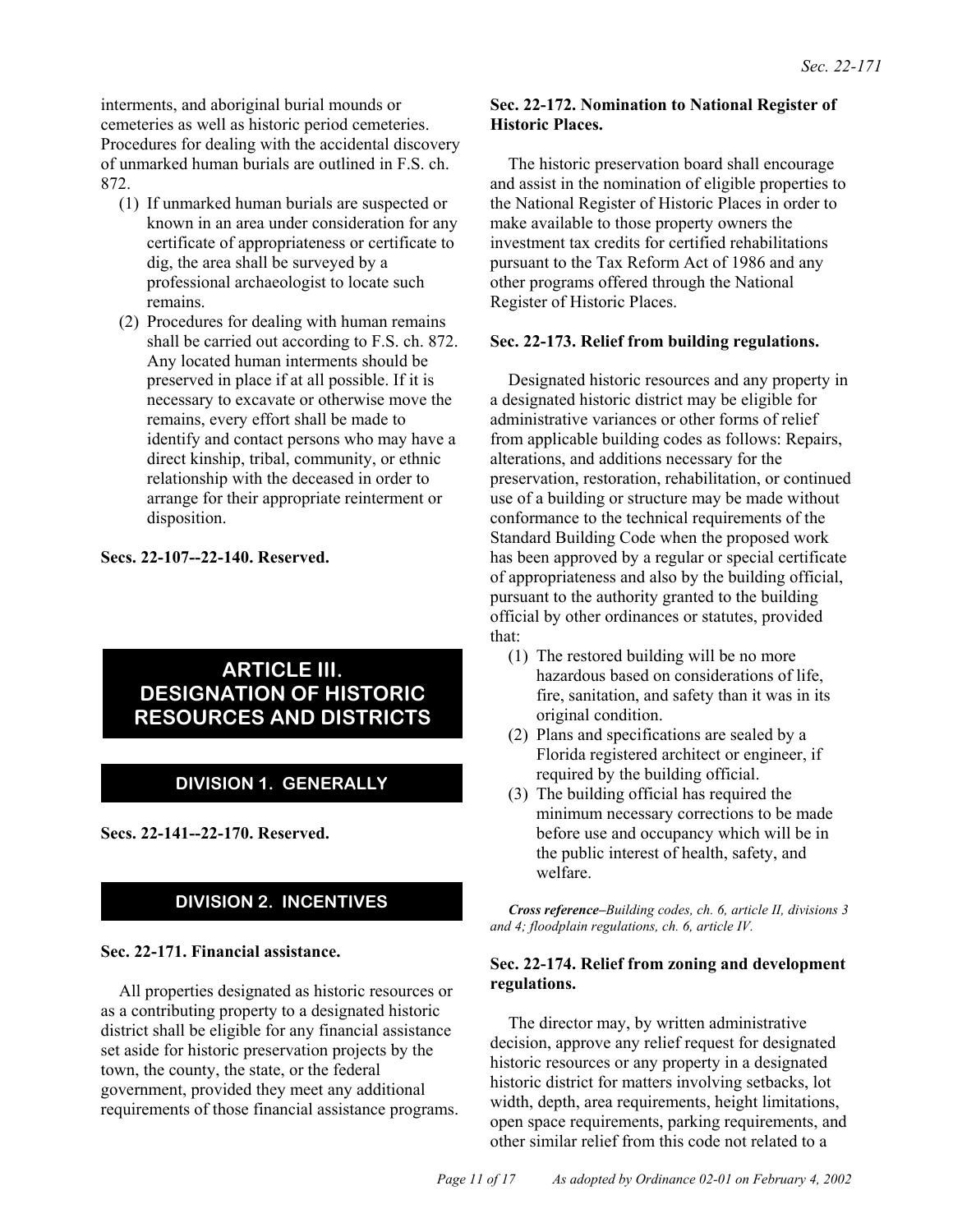change in use of the property in question.

- (1) Before granting relief, the director must find that:
	- a. The relief will be in harmony with the general appearance and character of the community.
	- b. The relief will not be injurious to the area involved or otherwise detrimental to the public health, safety, or welfare.
	- c. The proposed work is designed and arranged on the site in a manner that minimizes aural and visual impact on the adjacent properties while affording the owner a reasonable use of his land.
- (2) In granting any relief, the director may prescribe any appropriate conditions necessary to protect and further the interest of the area and abutting properties, including but not limited to:
	- a. Landscape materials, walls and fences as required buffering.
	- b. Modifications of the orientation of any openings.
	- c. Modifications of site arrangements. The owner of a building, structure or site affected by the operation of this chapter and the decision of the director may appeal that decision according to the provisions of ch. 34.

*Cross reference(s)--Zoning, ch. 34.*

#### **Sec. 22-175. Variances from floodplain regulations.**

Variances from the floodplain regulations may be requested pursuant to the terms of ch. 6, article IV.

**Secs. 22-176--22-200. Reserved.**

## **DIVISION 3. DESIGNATION PROCEDURE**

#### **Sec. 22-201. Initiation of designation process.**

The designation process under this chapter may be initiated by a written petition from the property owner, by a majority vote of the historic preservation board, or at the request of the town council. The historic resource database shall be used initially to identify buildings, structures, and sites

potentially eligible for historic designation.

- (1) *Designation proposed by owner.* When designation is requested by the owner, a written petition for designation shall be filed, accompanied by sufficient information to warrant further investigation of the properly and to aid in the preparation of a designation report. The historic preservation board shall, based on the request and information presented, either ask the director to begin or assist in preparation of a designation report, accept and direct the filing of a designation report prepared by the owner, reject a report submitted for filing, or deny the designation petition. Upon the filing of a designation report, the historic preservation board may request the director to commence the designation and notice process.
- (2) *Designation proposed by historic preservation board or town council.* Upon the recommendation of the director, a request by a member of the historic preservation board, or a request by the town council, the historic preservation board may ask the director to prepare or assist in preparation of a designation report. Upon completion of the designation report, the historic preservation board may, by majority vote, initiate the designation process by a motion asking the director to file the designation report and begin the notification process.

#### **Sec. 22-202. Designation report.**

Prior to the designation of any historic resource or historic district pursuant to this chapter, a designation report shall be filed with the historic preservation board. The designation report shall contain the following information:

- (1) *Individual buildings or sites.* For individual historic or archaeological buildings, structures or sites:
	- a. A physical description of the building, structure or site and its character-defining features, accompanied by photographs.
	- b. A statement of the historical, cultural, architectural, archaeological, or other significance of the building, structure, or site as defined by the criteria for designation established by this chapter.
	- c. A description of the existing condition of the building, structure, or site, including any potential threats or other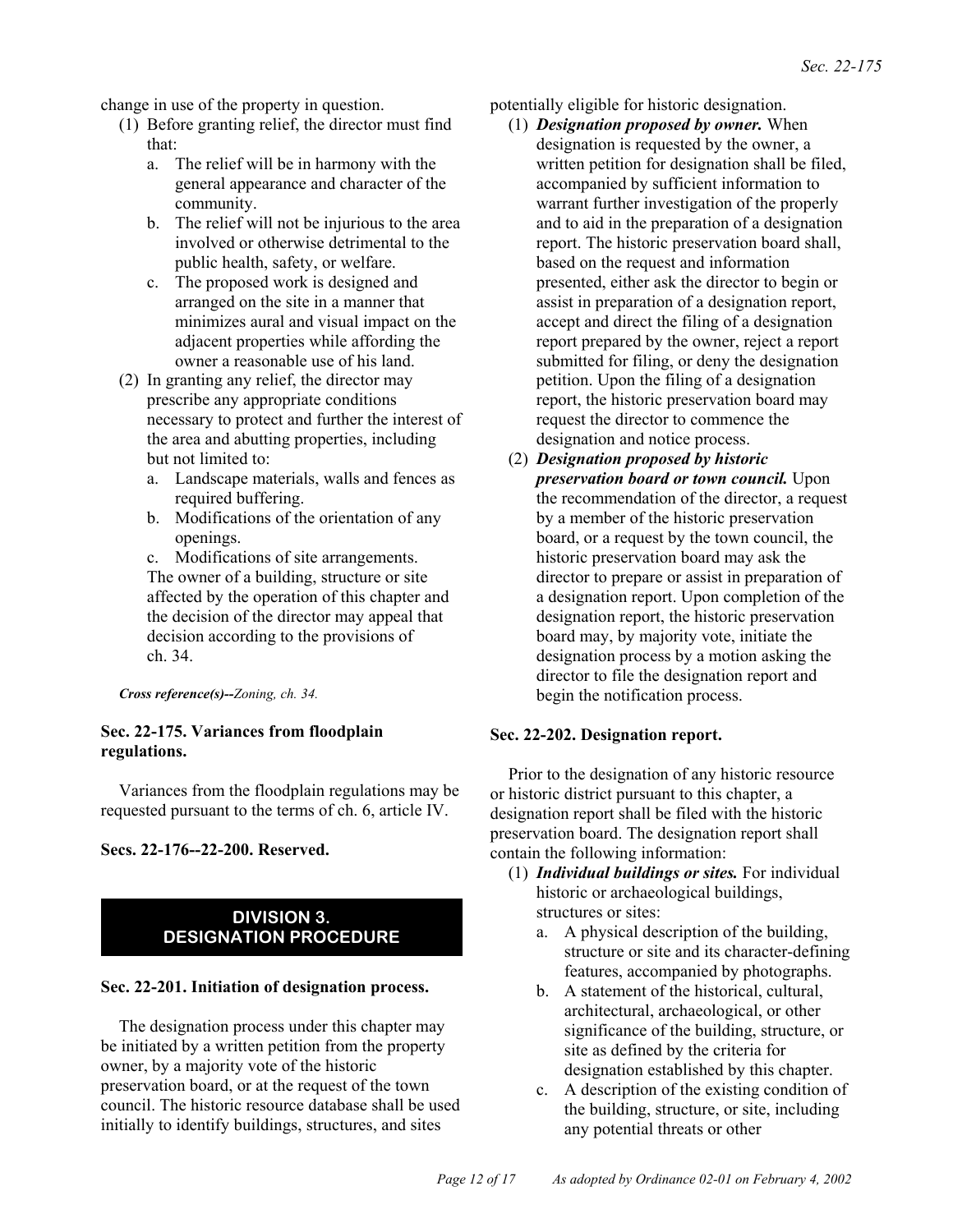circumstances that may affect the integrity of the building, structure, or site.

- d. A statement of rehabilitative or adaptive use proposals.
- e. A location map, showing relevant zoning and land use information.
- f. The director's recommendations concerning the eligibility of the building, structure, or site for designation pursuant to this chapter, and a listing of those features of the building's structure or site which require specific historic preservation treatments.
- (2) *Historic districts.* For historic or archaeological districts:
	- a. A physical description of the district, accompanied by photographs of buildings, structures, or sites within the district indicating examples of contributing and noncontributing properties within the district; also, a list of all contributing properties outside the proposed boundaries of the district.
	- b. A description of typical architectural styles, character-defining features, and types of buildings, structures, or sites within the district.
	- c. An identification of all buildings, structures, and sites within the district and the proposed classification of each as contributing, contributing with modifications, or noncontributing, with an explanation of the criteria utilized for the proposed classification.
	- d. A statement of the historical, cultural, architectural, archaeological, or other significance of the district as defined by the criteria for designation established by this chapter.
	- e. A statement of recommended boundaries for the district and a justification for those boundaries, along with a map showing the recommended boundaries.
	- f. A statement of incentives requested, if any, and the specific guidelines which should be used in authorizing any alteration, demolition, relocation, excavation, or new construction within the boundaries of the district.

#### **Sec. 22-203. Required notices; action by historic preservation board.**

The historic preservation board shall hold timely public hearings upon every petition for designation made pursuant to this chapter. References in this chapter to calendar days shall include Saturdays, Sundays, and legal holidays. References in this chapter to working days exclude Saturdays, Sundays, and legal holidays.

- (1) *Notice to owner.* The historic preservation board shall notify the property owners of its intent to consider a proposed designation at least 20 calendar days prior to the date of the public hearing. Notice shall be sent by certified mail, return receipt requested, to the record owners of the property as reflected by the current ad valorem tax roll. Prior to the hearing, the director shall furnish the owners with copies of the designation report and this chapter. The director shall make a reasonable effort to contact the owners after mailing the notice of intent to designate, answer the owner's questions, and address areas of concern prior to the public hearing.
- (2) *Notification of public hearing.* For each proposed designation pursuant to this chapter, the historic preservation board shall hold a public hearing no sooner than 20 calendar days and no later than 70 calendar days from the date a designation report has been filed with the historic preservation board and notice of the intent to designate sent to the owners. Notice of the public hearing shall be published in a newspaper of general circulation at least five calendar days but no sooner than 20 calendar days prior to the date of the public hearing.
- (3) *Decision deadlines.* Within 14 calendar days after the date of the public hearing, the historic preservation board shall render, by written resolution, its decision approving, denying, or approving with conditions a proposed designation pursuant to this chapter. The rendering of a decision by the historic preservation board shall constitute final administrative action. The historic preservation board shall notify the following parties of its actions and shall attach a copy of the resolution:
	- a. The owner of the affected property.
	- b. The building official.
	- c. The county clerk.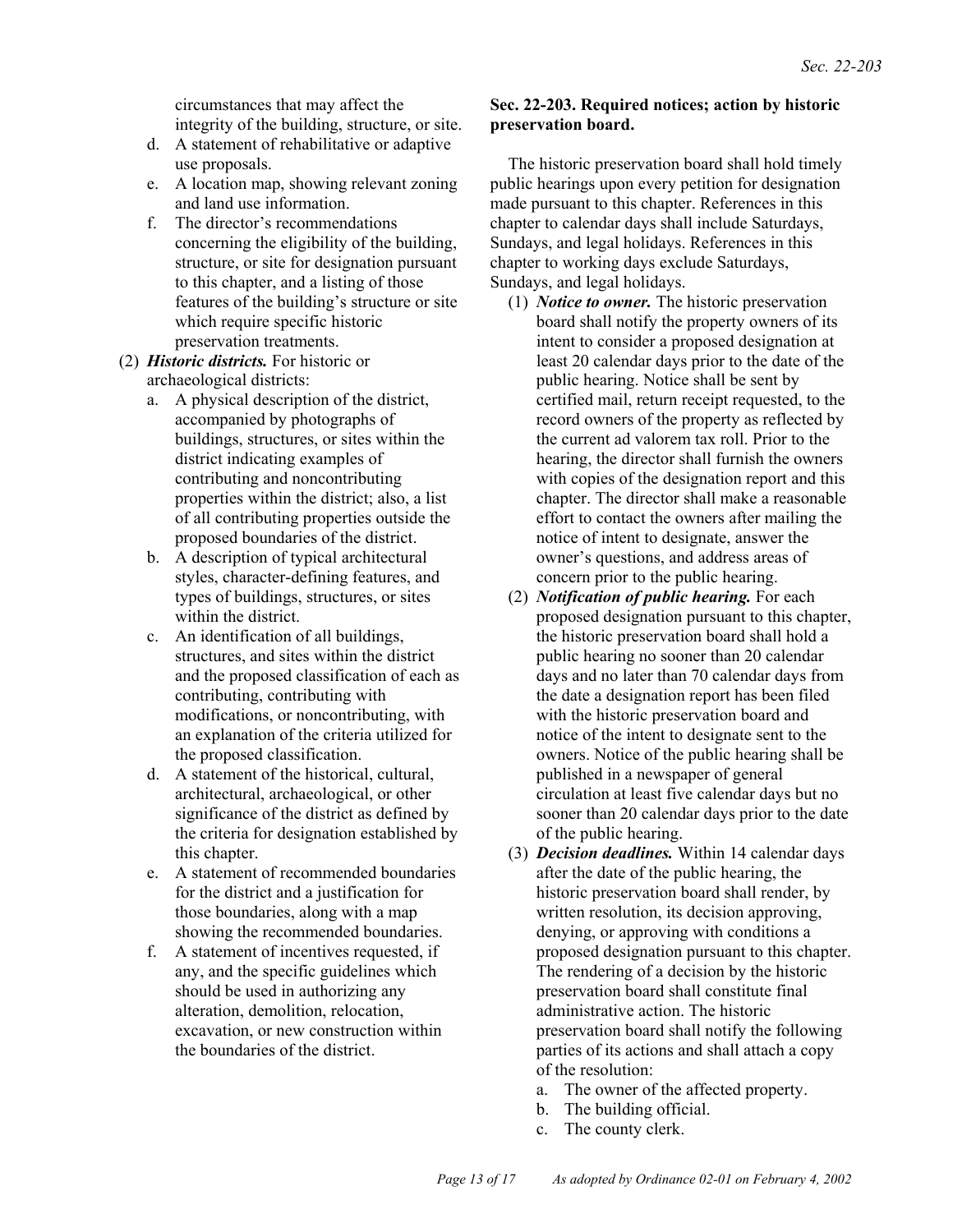- d. The county property appraiser.
- e. Any other county, municipal, state, or federal agency, including agencies with demolition powers, that may be affected by the decision of the historic preservation board.
- (4) *Recording of designation.* All resolutions designating historic resources shall be recorded in the public records of the county within 25 calendar days of the date the historic preservation board renders its decision, unless an appeal of that decision has been filed within the time limits established by this chapter.
- (5) *Suspension of activities.* Upon the filing of a designation report, no permits may be issued authorizing building, demolition, relocation, or excavation on the subject property until final administrative action occurs or the expiration of 75 calendar days from the date the designation report is filed with the historic preservation board, whichever occurs first, unless an appeal of the decision of the historic preservation board is filed. If an appeal is filed as provided in this chapter, the suspension of activities shall continue in effect for an additional 35 calendar days from the date the historic preservation board renders its decision or until the rendering of a decision on the appeal, whichever occurs first. The property owner may waive the suspension of activities deadlines set out in this section. Waivers shall be in the form of a notarized statement to the historic preservation board for inclusion in the board's files. The historic preservation board shall notify all affected government agencies of the suspension of activities upon the filing of a designation report. The suspension of activities expires after 60 days if no public hearing is held.

#### **Sec. 22-204. Criteria for designation.**

(a) *Significance generally.* The historic preservation board shall have the authority to designate historic resources based upon their significance in the town's or county's history, architecture, archaeology or culture, or for their integrity of location, design, setting, materials, workmanship, or associations, and because they:

(1) Are associated with distinctive elements of the cultural, social, political, economic,

scientific, religious, prehistoric, or architectural history that have contributed to the pattern of history in the community, the county, southwestern Florida, the state, or the nation;

- (2) Are associated with the lives of persons significant in our past;
- (3) Embody the distinctive characteristics of a type, period, style, or method of construction or are the work of a master; or possess high artistic value or represent a distinguishable entity whose components may lack individual distinction;
- (4) Have yielded or are likely to yield information on history or prehistory; or
- (5) Are listed or have been determined eligible for listing in the National Register of Historic Places.

(b) *Historical or cultural significance.* A historic resource shall be deemed to have historical or cultural significance if it is:

- (1) Associated with the life or activities of a person of importance in local, state, or national history;
- (2) The site of a historic event with a significant effect upon the town, county, state, or nation;
- (3) Associated in a significant way with a major historic event;
- (4) Exemplary of the historical, political, cultural, economic, or social trends of the community in history; or
- (5) Associated in a significant way with a past or continuing institution which has contributed substantially to the life of the community.

#### (c) *Architectural or aesthetic significance.* A

historic resource shall be deemed to have architectural or aesthetic significance if it fulfills one or more of the following criteria:

- (1) Portrays the environment in an era of history characterized by one or more distinctive architectural styles;
- (2) Embodies the characteristics of an architectural style, period, or method of construction;
- (3) Is a historic or outstanding work of a prominent architect, designer, or landscape architect; or
- (4) Contains elements of design, detail, material, or craftsmanship which are of outstanding quality or which represented, in its time, a significant innovation, adaptation or response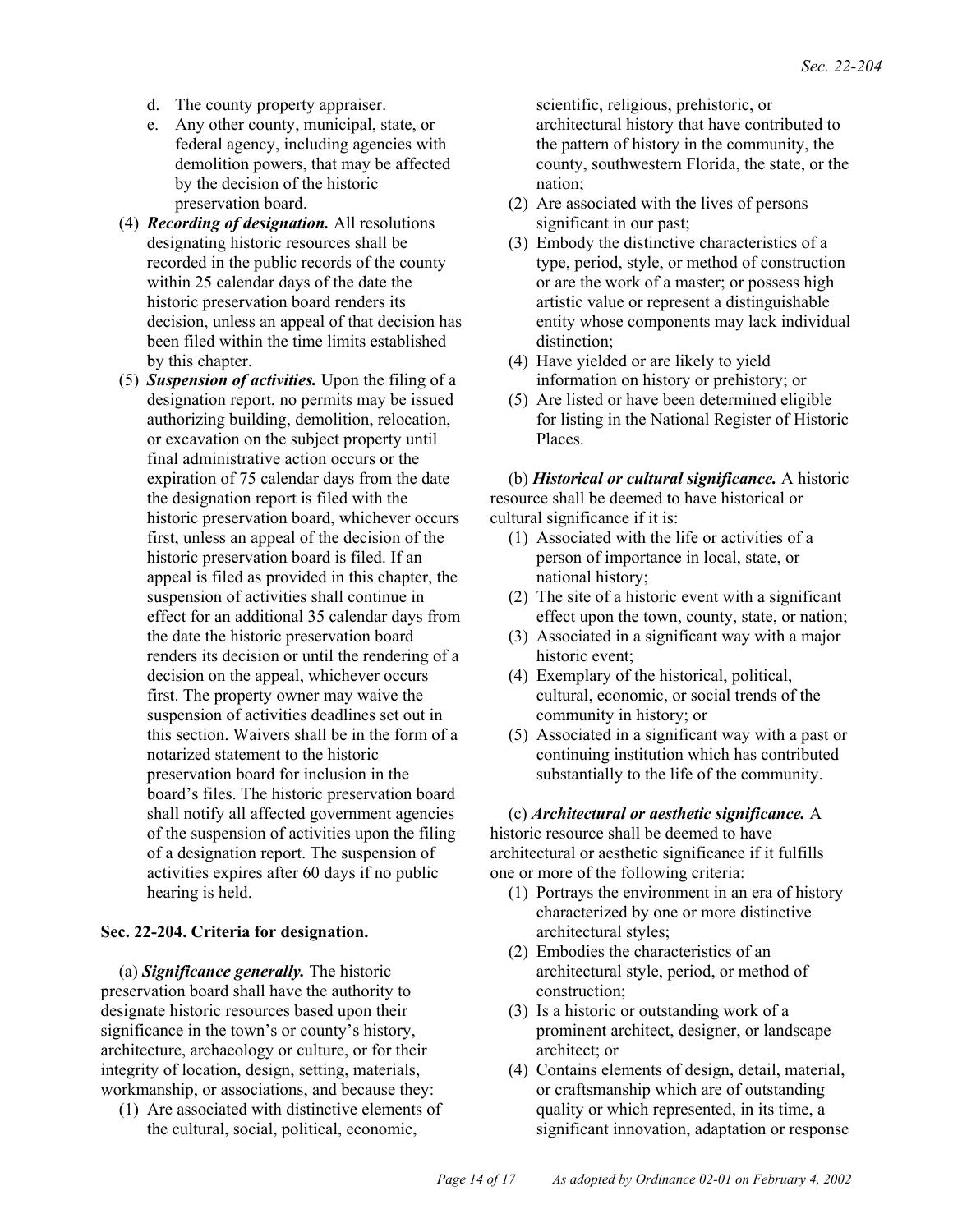to the south Florida environment.

(d) *Archaeological significance.* A historic resource shall be deemed to have archaeological significance if it meets one or more of the following criteria:

- (1) There is an important historical event or person associated with the site;
- (2) The quality of the site or the data recoverable from the site is significant enough that it would provide unique or representative information on prehistoric or historical events;
- (3) The site was the locus of discrete types of activities such as habitation, religious, burial, fortification, etc.;
- (4) The site was the location of historic or prehistoric activities during a particular period of time; or
- (5) The site maintains a sufficient degree of environmental integrity to provide useful archaeological data. Such integrity shall be defined as follows:
	- a. The site is intact and has had little or no subsurface disturbance; or
	- b. The site is slightly to moderately disturbed, but the remains have considerable potential for providing useful information.

(e) *Not generally eligible.* Properties not generally considered eligible for designation include cemeteries, birthplaces, or graves of historical figures, properties owned by religious institutions or used for religious purposes, structures that have been moved from their original locations, buildings or sites primarily commemorative in nature, reconstructed historic buildings, and properties that have achieved significance less than 50 years prior to the date the property is proposed for designation. However, such properties will qualify if they are integral parts of districts that do meet the criteria described in this section or if they fall within one or more of the following categories:

- (1) A religious property deriving primary significance from architectural or artistic distinction of historical importance.
- (2) A building or structure removed from its location but which is primarily significant for

architectural value, or is the surviving structure most importantly associated with a historic event or person.

- (3) A birthplace or grave of a historical figure of outstanding importance if there is no other appropriate site or building directly associated with his productive life.
- (4) A cemetery which derives its primary significance from graves of persons of transcendent importance, from age, from distinctive design features, or from association with historic events.
- (5) A property primarily commemorative in nature if design, age, tradition, or symbolic value have invested it with its own historical significance.
- (6) A building, structure, site, or district achieving significance less than 50 years from the date it is proposed for designation if it is of exceptional historical importance.

#### **Sec. 22-205. Amendment or withdrawal of designation.**

(a) A request to amend or withdraw the designation of a historic resource shall be made and processed in accordance with the designation procedures and criteria in effect at the time the withdrawal is requested.

(b) A withdrawal request shall also be evaluated as to the following factors:

- (1) Whether any reduction or loss of historic or archaeological value was caused by the owner of the designated historic resource (as opposed to unavoidable actions of others or acts of god).
- (2) Whether the owner of the designated historic resource has taken advantage of relief pursuant to this chapter that would not have been available without the historic designation.
- (3) Whether the requested withdrawal would adversely affect other designated historic resources or nearby historic districts.

#### **Secs. 22-206--22-240. Reserved.**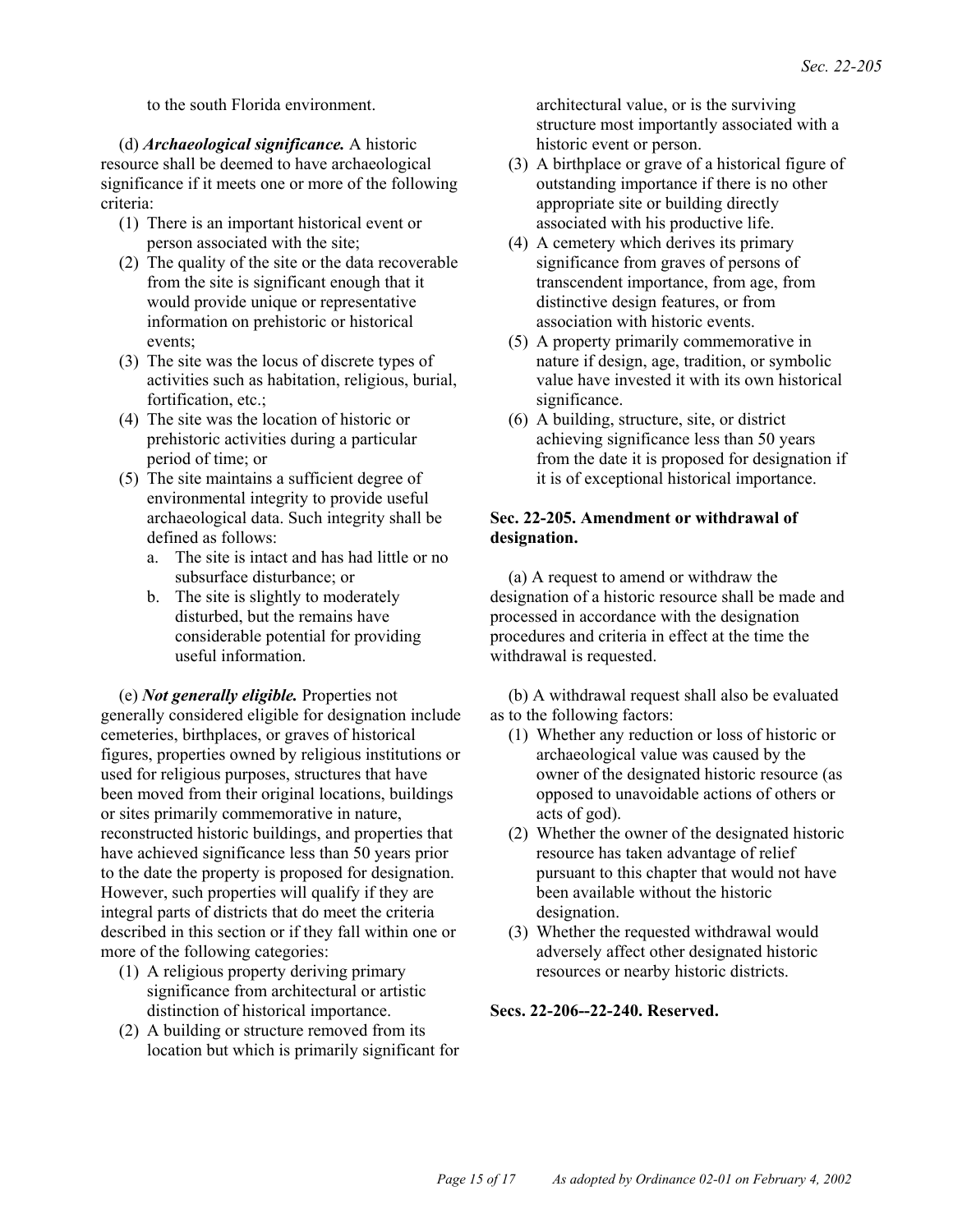## **ARTICLE IV. MAINTENANCE AND REPAIR**

#### **Sec. 22-241. Ordinary maintenance and repair.**

Nothing in this chapter shall be construed to prevent or discourage the ordinary maintenance and repair of the exterior elements of any historic resource or any property within a designated historic district when such maintenance and repair do not involve a change of design, appearance (other than color), or material, and do not require a building permit.

*Cross reference–Ordinary minor repairs allowed without permits, see building codes, §§ 6-111, 6-131, 6-151, and 6-171.*

#### **Sec. 22-242. Correction of deficiencies generally.**

When the historic preservation board determines that the exterior of a designated historic resource, or a contributing property within a designated historic district, is endangered by lack of ordinary maintenance and repair, or that other improvements in visual proximity of a designated historic resource or historic district are endangered by lack of ordinary maintenance, or are in danger of deterioration to such an extent that it detracts from the desirable character of the designated historic resource or historic district, the historic preservation board may request appropriate officials or agencies of government to require correction of such deficiencies under the authority and procedures of applicable ordinances, laws, and regulations.

#### **Sec. 22-243. Unsafe structures.**

If the building official determines that any designated historic resource or contributing property is unsafe pursuant to the provisions of this code, the building official will immediately notify the historic preservation board by submitting copies of such findings. Where appropriate and not in conflict with this code, the historic preservation board shall encourage repair of the building or structure rather than demolition. The building official will, in these instances, take into consideration any comments and recommendations made by the historic preservation board. The historic preservation board may also endeavor to negotiate with the owner and interested parties, provided such actions do not interfere with procedures established in this code.

#### **Sec. 22-244. Emergency work.**

For the purpose of remedying an emergency condition determined to be imminently dangerous to life, health, or property, nothing contained in this chapter will prevent the temporary construction, reconstruction, demolition, or other repairs to a historic structure, building, or site or a contributing or noncontributing property, structural improvement, landscape feature, or archaeological site within a designated historic district.

- (1) Such temporary construction, reconstruction, or demolition must take place pursuant to permission granted by the building official, and only such work as is reasonably necessary to correct the emergency conditions may be carried out.
- (2) The owner of a building or structure damaged by fire or natural calamity will be permitted to immediately stabilize the building or structure and to later rehabilitate it under the procedures required by this chapter.
- (3) The owner may request a special meeting of the historic preservation board to consider an application for a certificate of appropriateness to provide for permanent repairs.

#### **Sec. 22-245. Demolition by neglect.**

If the director or the building official informs the historic preservation board that a designated historic resource or contributing property within a historic district is being demolished by neglect, as defined pursuant to this chapter, the historic preservation board shall notify the owners of record by certified mail of its preliminary findings and intent to hold a public hearing no later than 35 calendar days from the date the notice was sent to determine evidence of neglect. The owner shall have until the time of the public hearing to make necessary repairs to rectify the evidence of neglect as identified in the certified notice. Upon failure by the owner to abate the structural, health, or safety hazards identified in the initial notice within 35 calendar days, the historic preservation board shall hold a public hearing to consider recommending to the building official that the owner be issued a citation for code violation. The owner shall have the right to rebut the preliminary findings of the historic preservation board at the public hearing. If the historic preservation board finds that the building or structure is being demolished by neglect pursuant to this chapter, the historic preservation board may